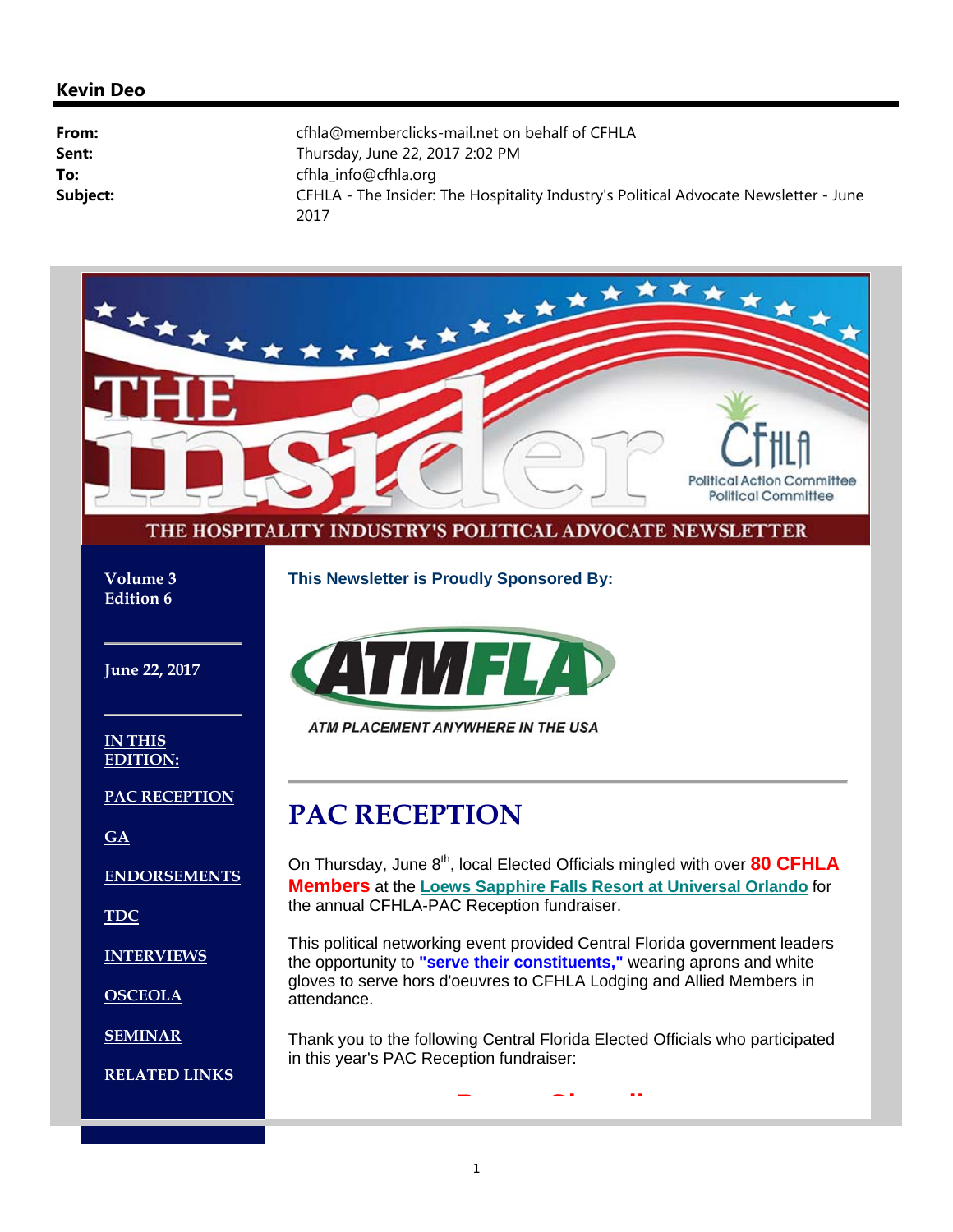#### **LINKS OF INTEREST**

**Florida Governor Rick Scott**

**State of Florida Senate**

**State of Florida House of Representatives**

**Orange County**

**Osceola County**

**Seminole County**

**City of Orlando**

**City of Kissimmee**

**City of Sanford**

#### **Osceola County Commissioner**

**Jim Gray City of Orlando Commissioner**

**Bryan Nelson Orange County Commissioner**

**Tony Ortiz City of Orlando Commissioner**

## **Robert Stuart City of Orlando Commissioner**

## **Jay Wheeler Osceola County School Board Member**

This successful fundraising event provides funds for the **CFHLA-PAC Board of Directors** to support **"Pro-Hospitality"** candidates for local and state office, with an added emphasis to promote individuals committed to fighting for **VISIT FLORIDA** and preserving the integrity of the **Tourist Development Tax (TDT).**

The leadership of the CFHLA-PAC sincerely thanks the following PAC Reception partners for their support:

**Host:**

**LOEWS** SAPPHIRE FALLS RESORT-**UNIVERSAL ORLANDO®** 

**Thank you, David Bartek!**

**Presenting Sponsors:** 

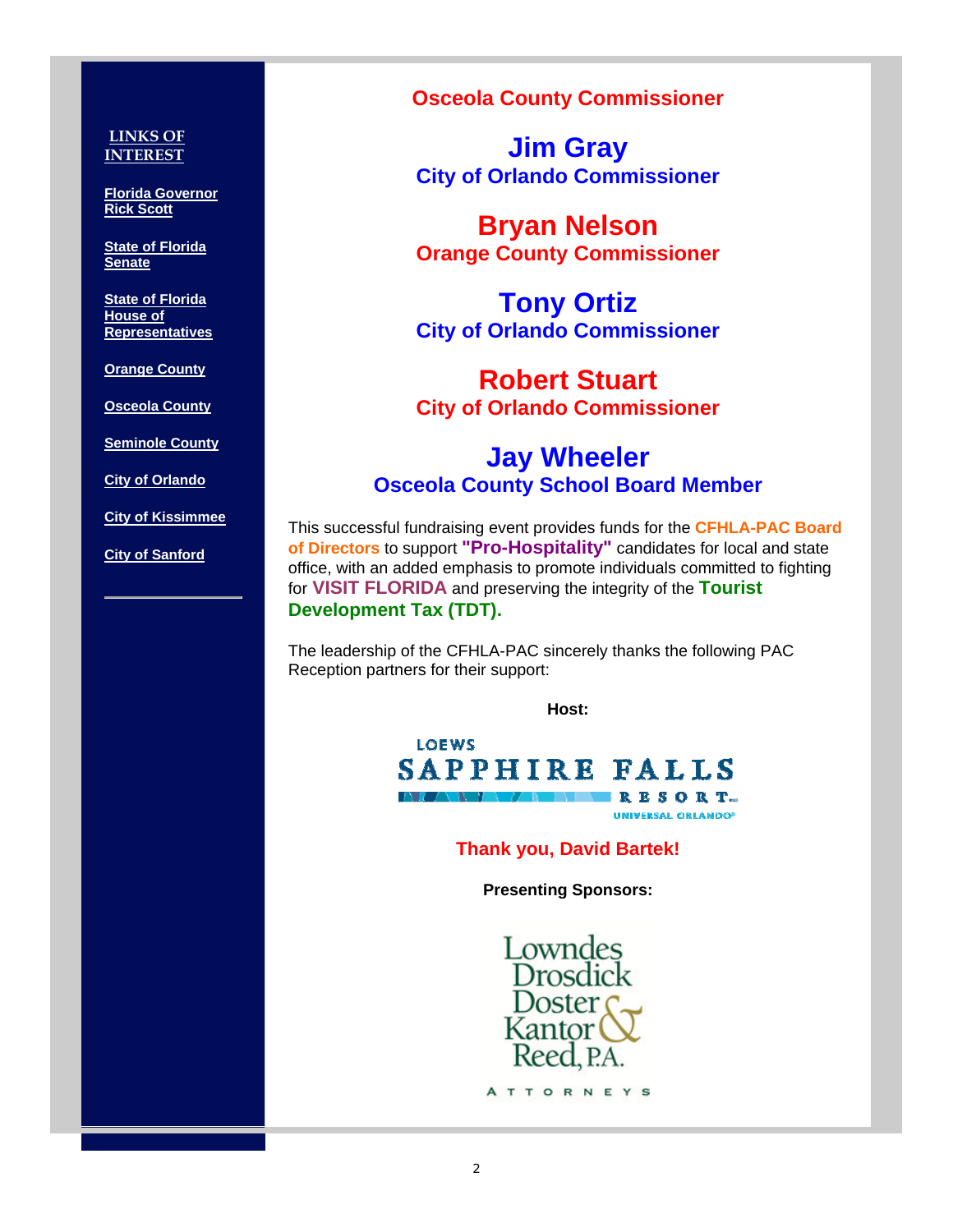### **Thank you, Jackie Bozzuto!**



**Thank you, Maureen Haggerty!** 



#### **Thank you, Cindy Andrews!**

**Beer Sponsor:**



#### **Thank you, Bill Droste!**

**Wine Sponsor:** 



**Thank you, Jesus Esteban!**

**Please find below, photos from the reception:**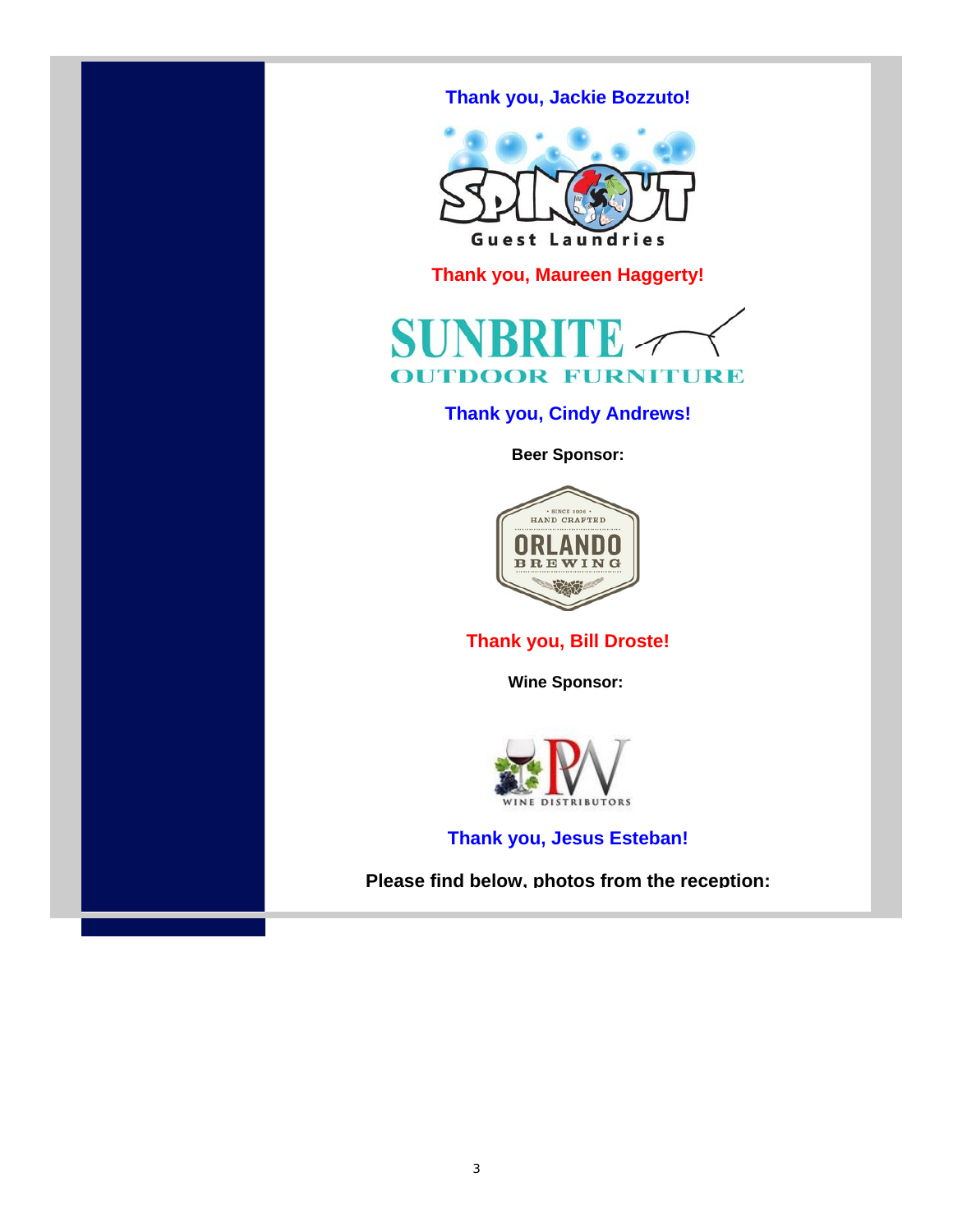

(left to right) City of Orlando Commissioners Jim Gray - District 1, Tony Ortiz - District 2 and Robert Stuart - District 3 with Osceola County School Board Member Jay Wheeler and Osceola County Commissioner Peggy Choudhry - District 1



Osceola County Commissioner - District 1, Peggy Choudhry and Ron Nagy, General Manager of the Bohemian Hotel Celebration

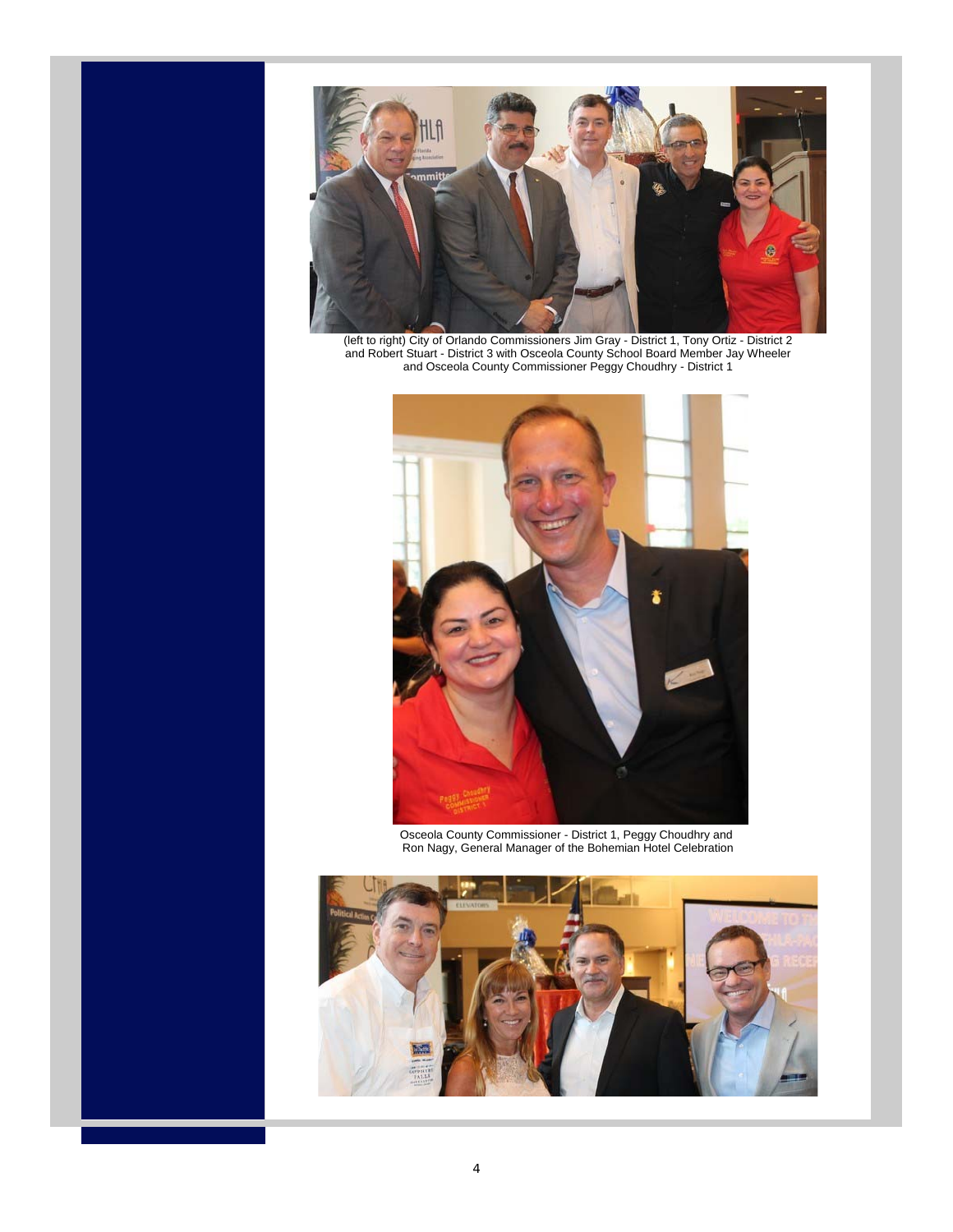(left to right) City of Orlando Commissioner - District 3, Robert Stuart with CFHLA VIP Member and CFHLA-PAC Reception sponsor Cindy Andrews of Sunbrite Outdoor Furniture, CFHLA Board Chairman Dave Bartek of Loews Hotels and CFHLA Board Member Mark Politte of the DoubleTree by Hilton at the Entrance to Universal Orlando



CFHLA-PAC Board Chairman Jay Leonard (left) of the Wyndham Lake Buena Vista Resort Disney Springs Resort Area/Wyndham Garden Lake Buena Vista Disney Springs Resort Area with Melanie Becker of Universal Orlando Resort and CFHLA Board Chairman and CFHLA-PAC Reception host Dave Bartek of Loews Hotels



(left to right) City of Orlando Commissioner - District 1, Jim Gray with CFHLA-PAC Board Chairman Jay Leonard of the Wyndham Lake Buena Vista Resort Disney Springs Resort Area/Wyndham Garden Lake Buena Vista Disney Springs Resort Area, Adrianna Sekula of the Walt Disney World Company and Osceola County Commissioner - District 1, Peggy Choudhry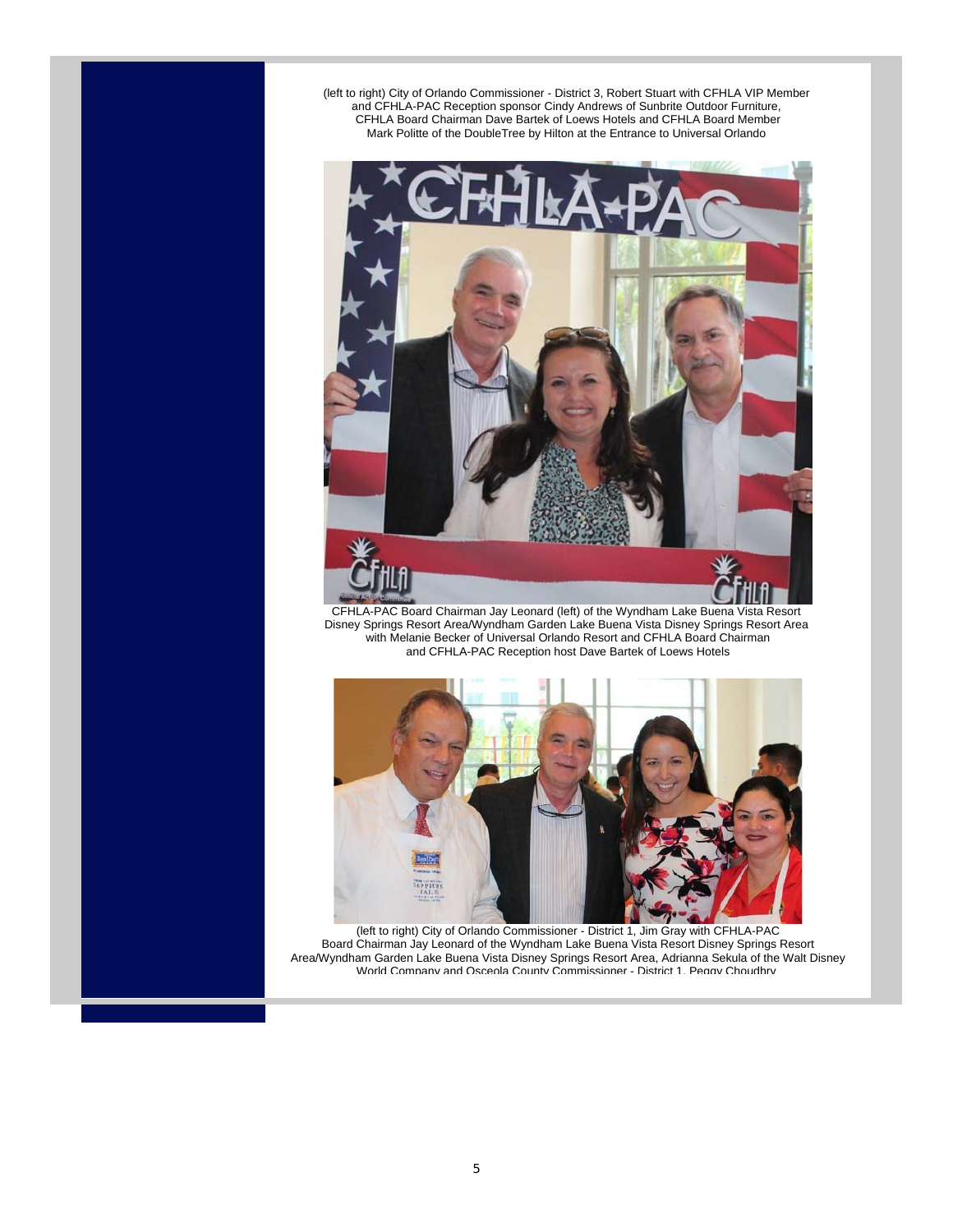

(left to right) Greg Moore of the Mall at Millenia with CFHLA Silver Partner Paul Dougherty of PCD Building Corp. and City of Orlando Commissioner - District 2, Tony Ortiz



(left to right) Orange County Commissioner - District 2, Bryan Nelson with CFHLA Silver Partner Michael Hanley of Wealth Management Strategies of Central Florida and CFHLA Silver Partner Ron Silveira of F.P.I.S., Inc. Brochure Distribution & Travel Marketing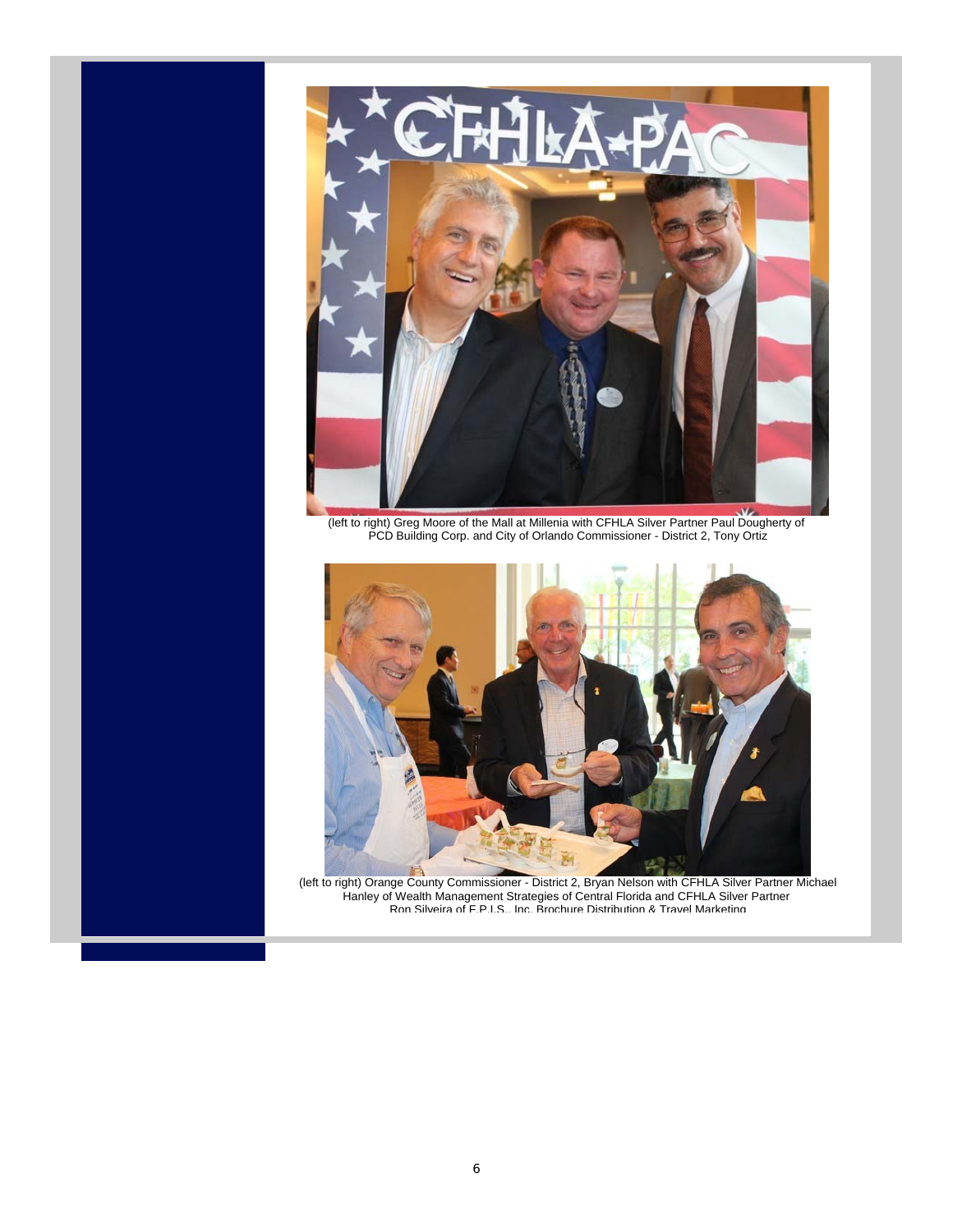

(left to right) CFHLA Board 1st Vice Chairman Fred Sawyers of the Walt Disney World Swan and Dolphin Resort with City of Orlando Commissioner - District 1, Jim Gray and CFHLA Board Member Mark Politte of the DoubleTree by Hilton at the Entrance to Universal Orlando

# **GA**

At the Wednesday, June 14th CFHLA **Governmental Affairs Committee** meeting, GA Members met with **State Representative Rene "Coach P" Plasencia** at the **Walt Disney World Swan and Dolphin Resort,** thanks to meeting host and CFHLA Board First Vice-Chairman **Fred Sawyers.**

Representative Plasencia was thanked by GA Committee Chairman **Bruce Skwarlo** and other Committee Members for his steadfast commitment to **Central Florida's Hospitality Industry,** especially as it relates to being one of the few Central Florida Representatives in the State House to **vote against** measures during the **2017 Legislative Session** that would have threatened the vitality of **VISIT FLORIDA.**

GA Committee Members and Representative Plasencia had a detailed and productive dialogue relating to Tallahassee politics as well as upcoming opportunities and challenges the Hospitality Industry may face as it relates to legislation including **gambling, Tourist Development Taxes** and **vacation rentals.**

On Wednesday, July 12, the CFHLA GA Committee will meet with Orange County Commissioner **Jennifer Thompson** (District 4)

**CFHLA "salutes" 2017 GA Committee Sponsor:**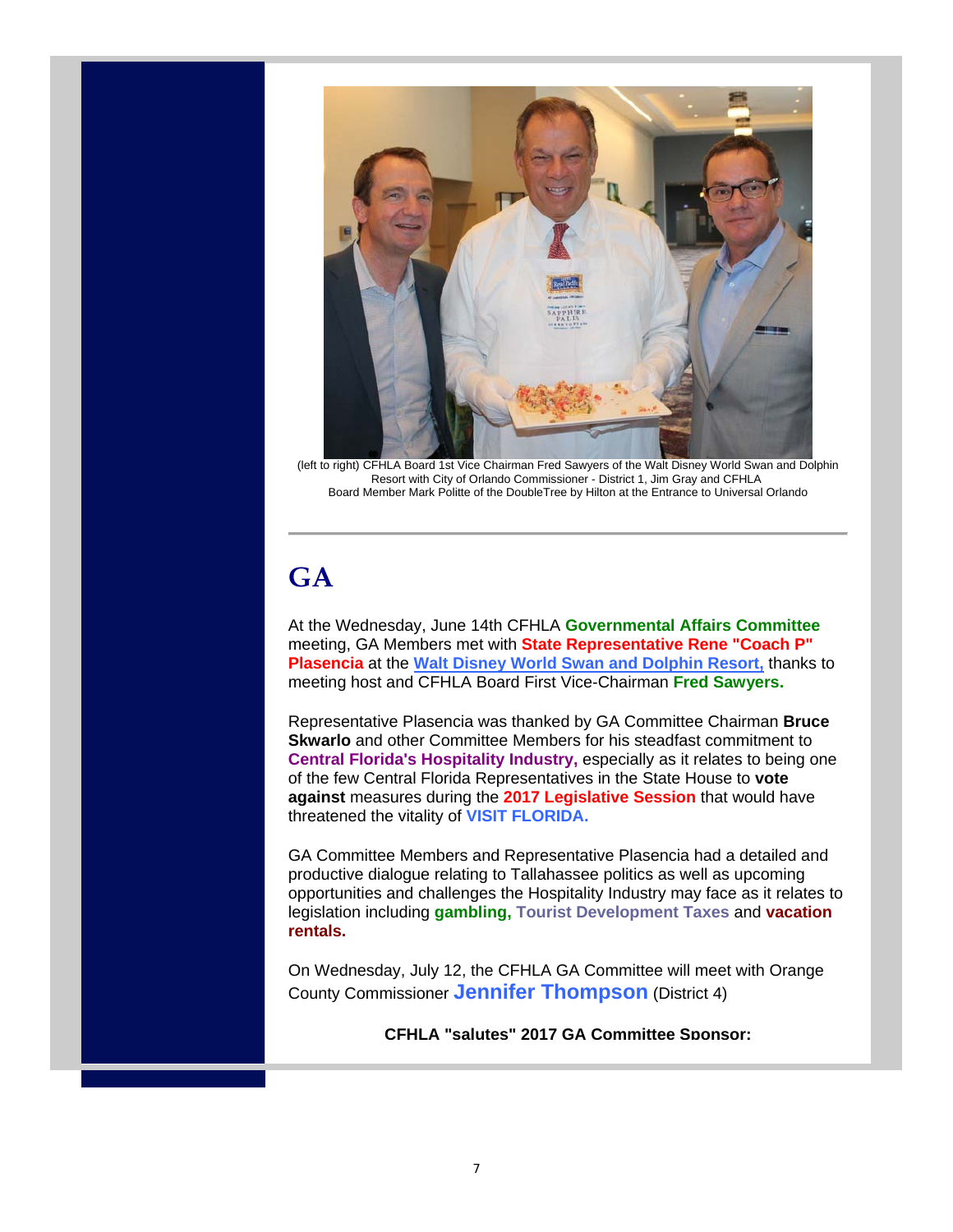



(left to right) CFHLA Board Secretary Keith Wolling of the B Resort & Spa Lake Buena Vista, State Representative Rene Plasencia - District 50, CFHLA Board First Vice Chairman and host Fred Sawyers of the Walt Disney World Swan and Dolphin Resort and CFHLA Board Historian and Governmental Affairs Committee Chairman Peter Kacheris of the Hilton Orlando Bonnet Creek / Waldorf Astoria Orlando

# **ENDORSEMENTS**

At the May 31st **CFHLA Political Committee Board of Directors** meeting, the CFHLA-PC Board voted unanimously to endorse the candidacy of the following City of Orlando Commissioners seeking reelection in 2017:

# **District 1 - Commissioner Jim Gray**



**District 3 - Commissioner Robert Stuart**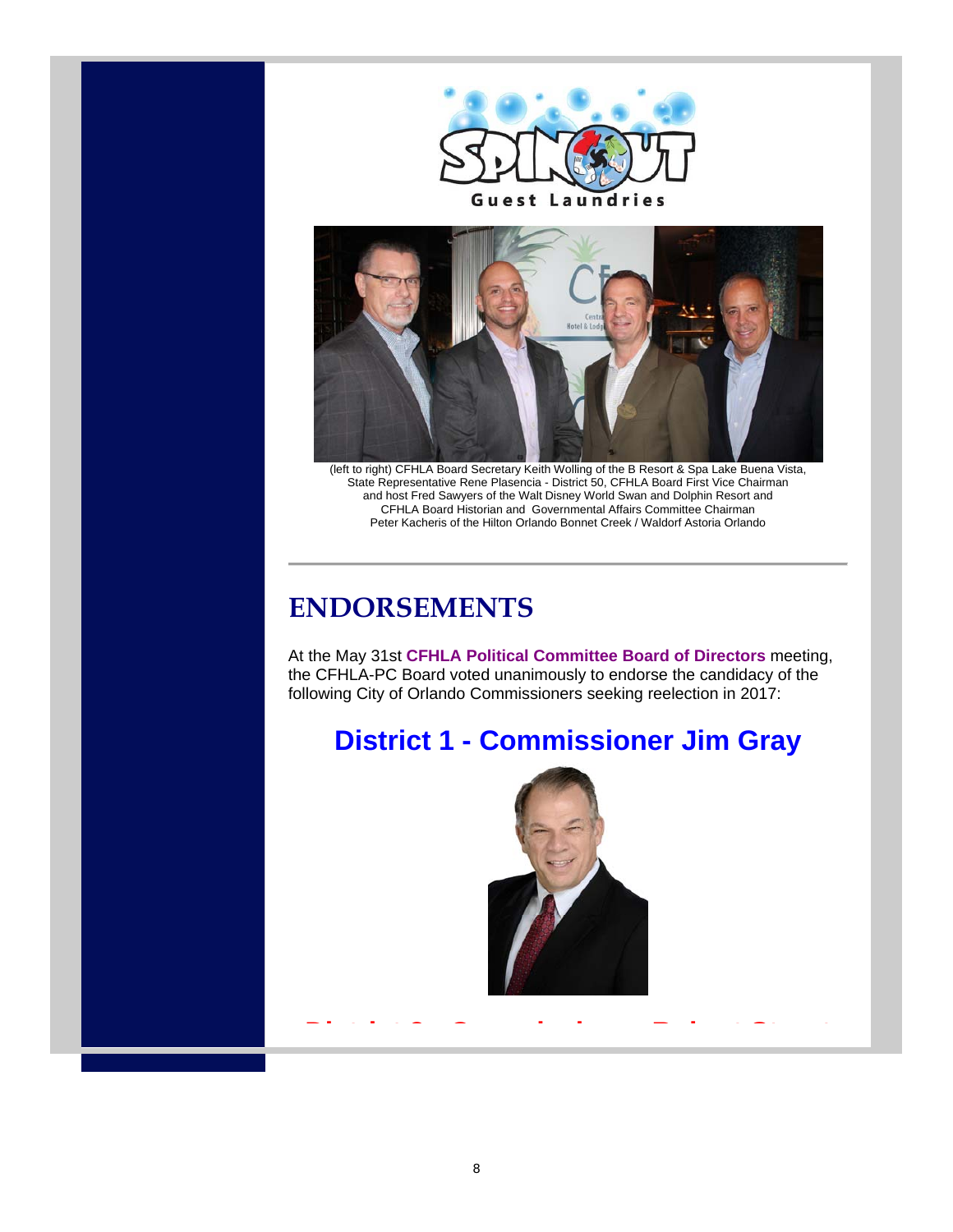

# **District 5 - Commissioner Regina Hill**



After discussion, the CFHLA Political Committee was in agreement that each of the incumbents mentioned above have shown a proven track record of *supporting Hospitality Industry priorities* and working to enhance the City of Orlando community for residents and visitors alike.

The 2017 City of Orlando Election Day is Tuesday, November 7th.

## *Please vote the "Pro-Hospitality" Ticket!*

# **TDC**

On Friday, June 16th, two CFHLA Board Members were recommended by the **Orange County Membership and Mission Review Board** (MMRB) to serve on the **Orange County Tourist Development Council** (TDC) and replace TDC Members with expiring terms.

The MMRB formally recommended CFHLA Board Chairman **David Bartek of Loews Hotels** to succeed fellow CFHLA Board Member **Cheryl Seckman** in the "owner subject to TDT tax" representative category and recommended CFHLA Board Treasurer **Jesse Martinez of the Alfond Inn at Rollins** to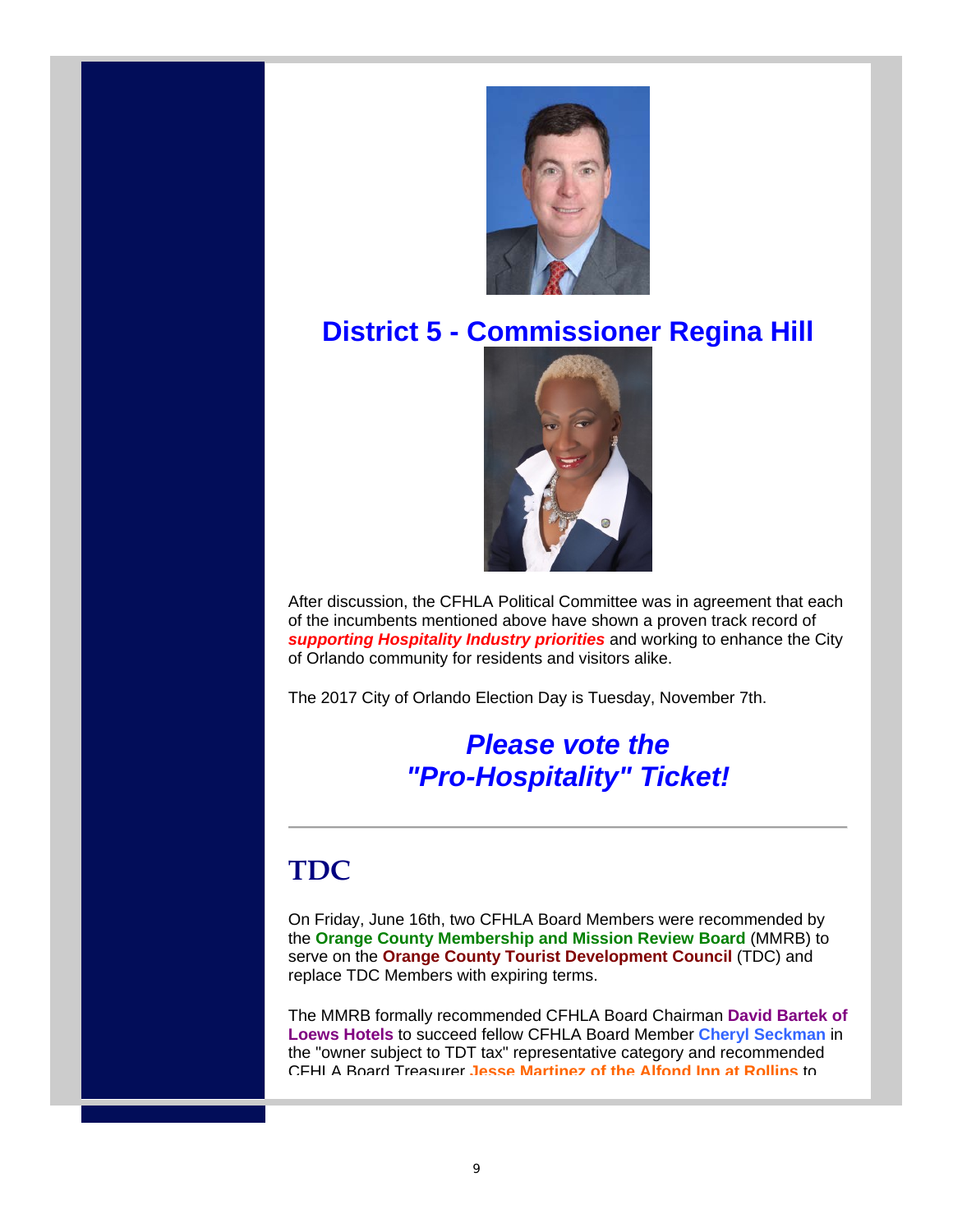#### category.



CFHLA Board Chairman Dave Bartek, Vice President of Operations at Loews Hotels at Universal Orlando



CFHLA Board Treasurer Jesse Martinez, General Manager of the Alfond Inn at Rollins.

If approved, the TDC terms of both Chairman Bartek and Board Treasurer Martinez will expire on April 30, 2021.

**The Orange County Board of County Commissioners** will vote to approve these recommendations at the July 11th County Commission meeting.

## **INTERVIEWS**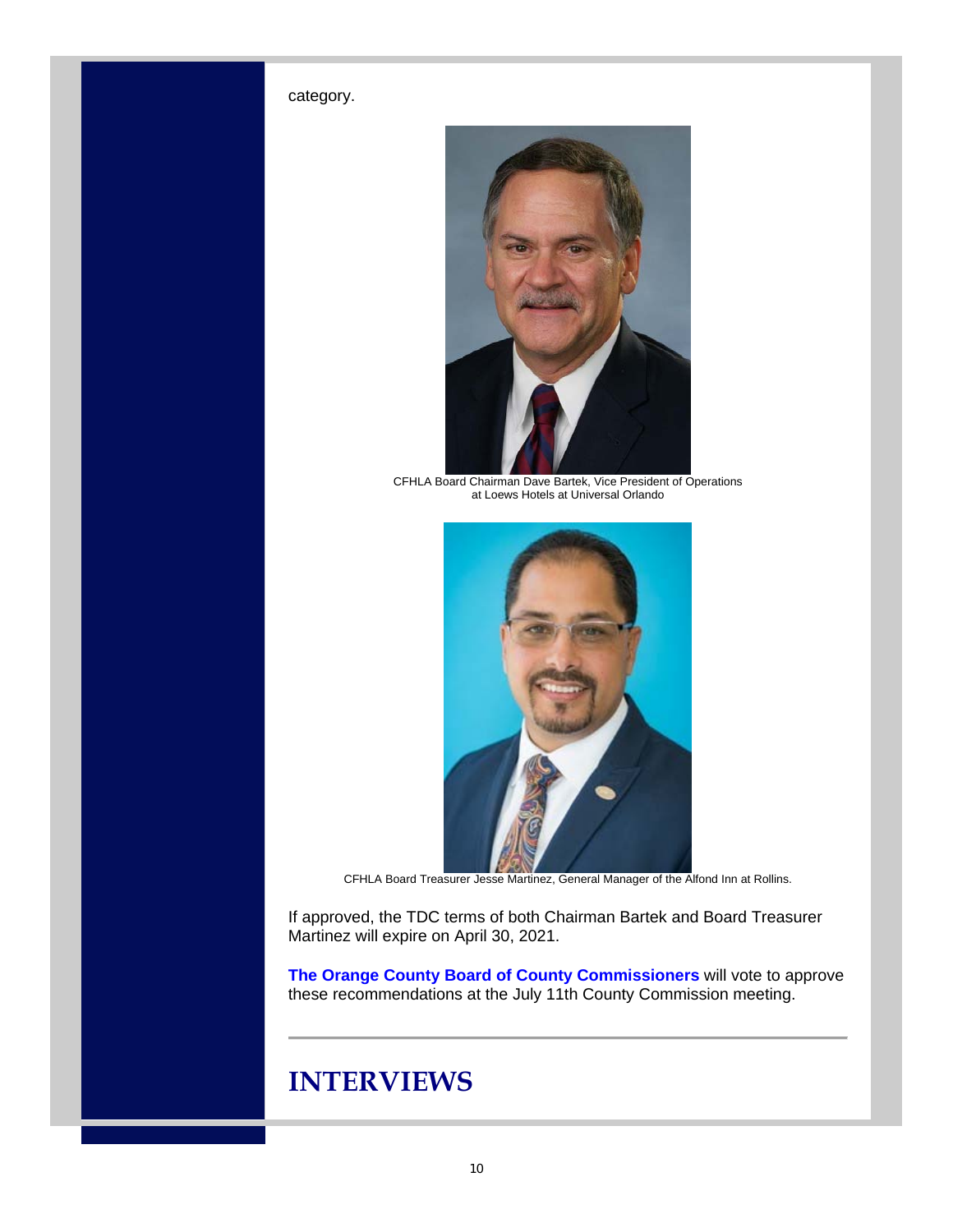Recently, **Florida Governor Rick Scott** appointed **Eric Eisnaugle**, former State Representative for House District 44, as an appeals court judge, which has created an "open seat" for House District 44. On Tuesday, October 10, 2017 **Southwest Orange County voters** residing in House District 44 will vote in a special election to determine who they will send to Tallahassee to represent their community.

To date, the following candidates have qualified for the House District 44 Special Election:

### **Paul Chandler (Democrat) Usha Jain (Republican) John Newstreet (Republican) Bobby Olszewski (Republican) Bruno Portigliatti (Republican)**

The four Republican candidates will compete in an August 15th Primary Election, with the winner likely facing Paul Chandler in the October 10th Special Election.

Members of the **CFHLA Political Action Committee (CFHLA-PAC) Board of Directors** will be interviewing the candidates for House District 44 on Friday, June 30 and will likely make an endorsement recommendation to the full PAC Board in the following days.

# **OSCEOLA**

On Monday, June 19<sup>th</sup>, the **Osceola County Board of County Commissioners** voted to clarify and strengthen language in the County's **Code of Ordinances** relating to the **Osceola Tourist Development Council (TDC)**, to ensure that proper Hospitality Industry representation is featured on the council.

This action, strongly supported by CFHLA, ensures that individuals classified as **"agent operators"** of motels, hotels or other tourist accommodations can be appointed to the TDC only if the *"primary purpose of the agency relationship is the actual, active operation and management of the tourist accommodation, or parent company, by the agent."*

This amendment to the County ordinance is essential in protecting vital TDC seats designated for **"TDT Collectors"** from being occupied by individuals without appropriate experience and knowledge of the Hospitality Industry.

## **SEMINAR**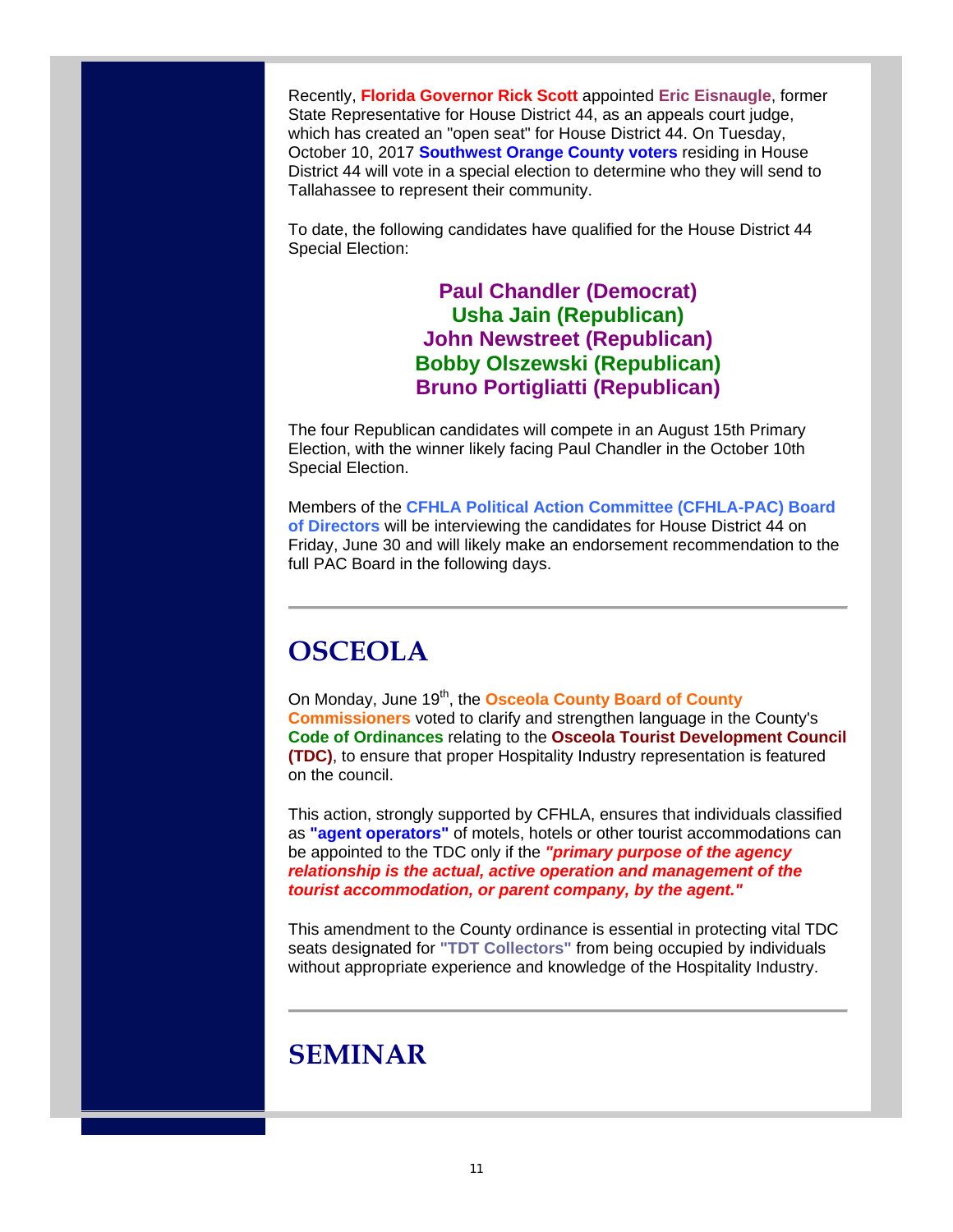seminar at the **Wyndham Lake Buena Vista Resort Disney Spring Resort Area (Thank You Jay Leonard, General Manager)** to inform CFHLA Members of potential implications that Amendment 2 and recent state legislation relating to Medical Marijuana may have on **Central Florida's Hospitality Industry.**

CFHLA has secured the following two guest speakers for this seminar:

### **Michael Song The First Marijuana Attorney for the Colorado Attorney General's Office**

### **Tara Tedrow Senior Associate and Co-Chair of the Cannabis and Controlled Substances Group at Lowndes, Drosdick, Doster, Kantor & Reed, P.A.**

Registration for this seminar will open on the CFHLA website tomorrow morning.

Please contact CFHLA Public Policy Director Kevin Craig at publicpolicy@cfhla.org if you have any questions relating to this seminar.

# **LINKS**

**Below please find news articles relating to the political interests of the Hospitality Industry:**

**Fred Brummer files to return to Orange County Commission in District 2**

> **Visit Florida explains changes to local tourism groups**

**GOP primary set for Eisnaugle's House seat, Democrat unopposed**

> **Orange County Convention Center eyes \$500 Million expansion**

**THIS NEWSLETTER IS PROUDLY SPONSORED BY:**